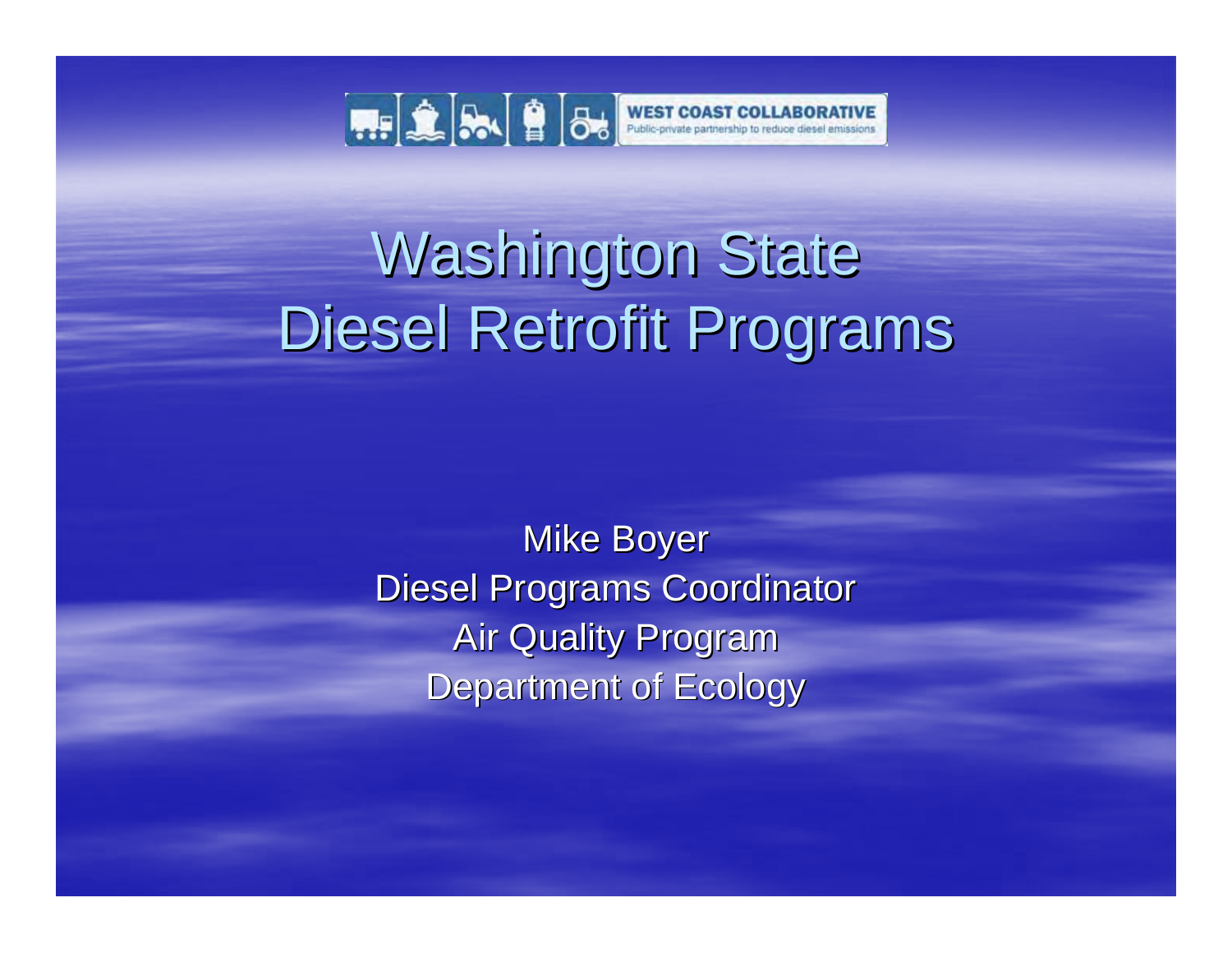# **Washington State** Diesel Retrofit Programs Diesel Retrofit Programs

- Partnership between Ecology, local clean air<br>agencies, & public fleet owners;
- **U** Voluntary participation;

**BU WEST COAST COLL** 

- **Focus on reducing diesel particulates;**
- **Prioritized based upon public health benefits;**
- **Match retrofit technology to application;**
- **State contracts provide verified technologies.**

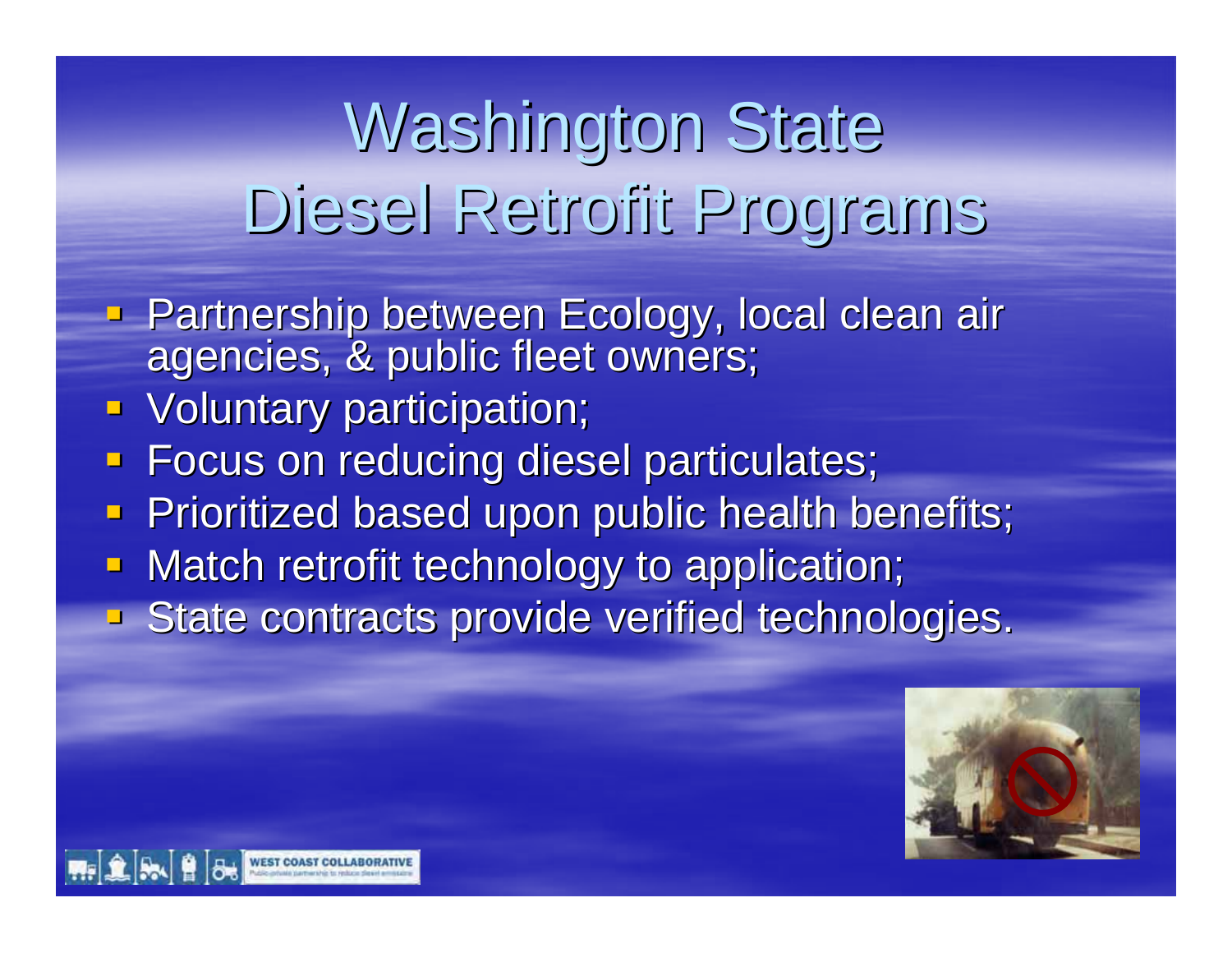## Program Provisions Program Provisions

**- 100% for parts and installations; - 1-2 years of replacement filters;** e<br>Sa **- 1-3 years of filter regeneration; Technical assistance.** 





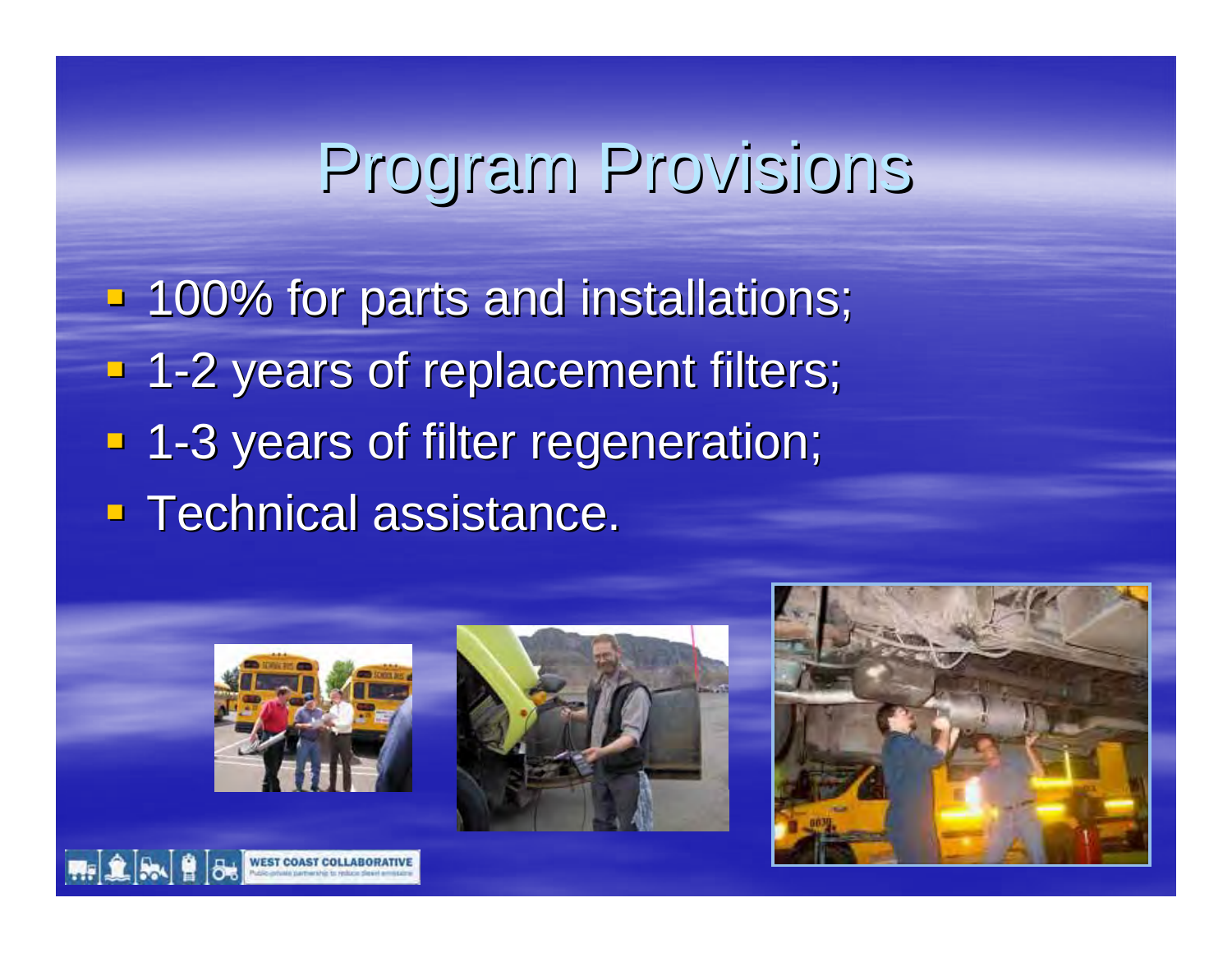# Funding

School districts: \$23.5M over 5 years; Cities, counties, ports, & transit: \$2M Cities, counties, ports, & transit: \$2M Governor's budget: \$7.2M for 2007/2008 fiscal period for public fleets 2007/2008 fiscal period for public fleets **Proposed legislation could extend to Proposed legislation could extend to** private fleets.

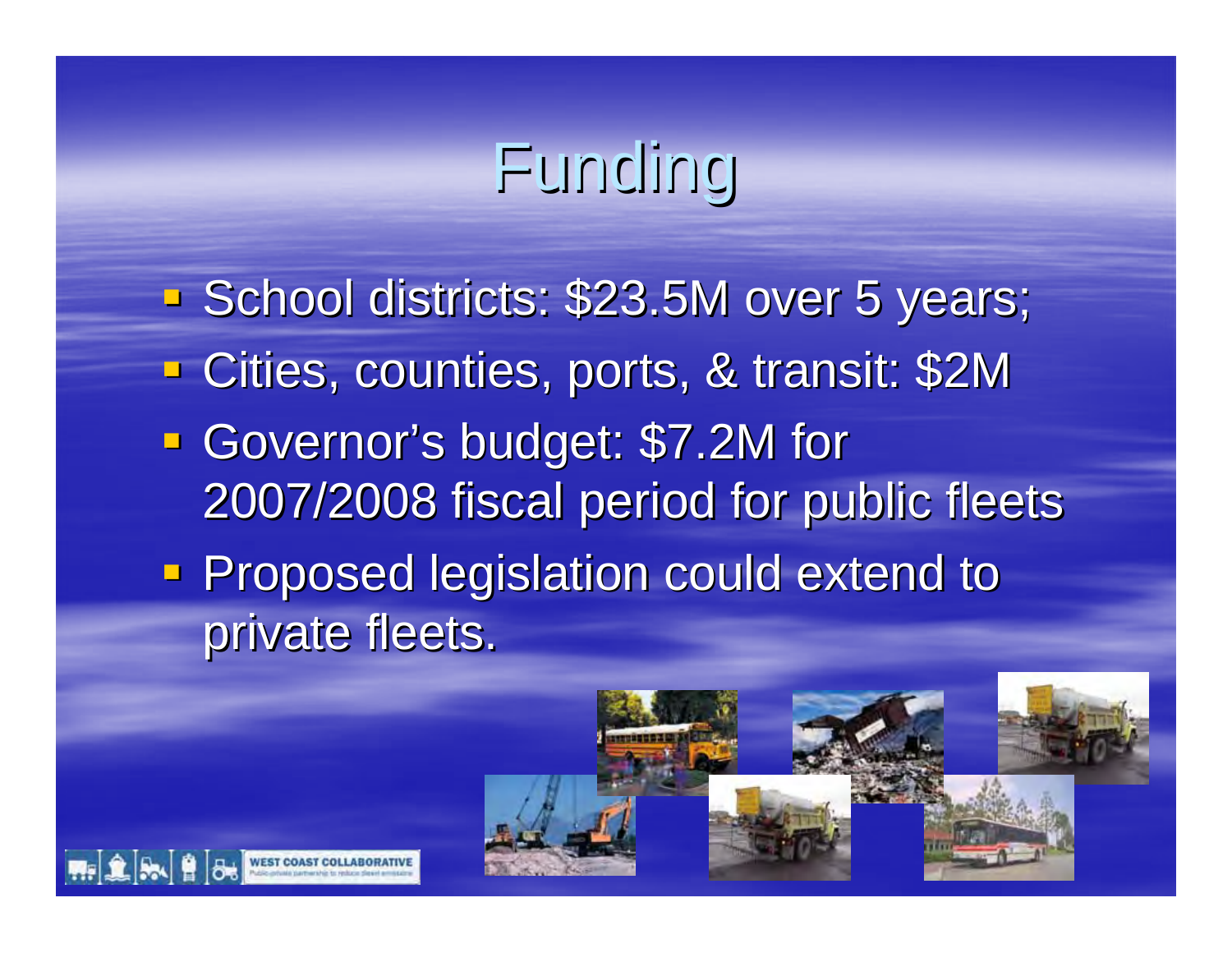

| Type                                                | <b>PM Reduction</b> | <b>Exhaust Temp</b> | Maintenance                                             |
|-----------------------------------------------------|---------------------|---------------------|---------------------------------------------------------|
|                                                     |                     |                     |                                                         |
| <b>Diesel Oxidation Catalysts</b><br>(DOC)          | 20-40%              | $>150^{\circ}$ C    | <b>None</b>                                             |
| Diesel Multi-stage Filter (DMF)                     | 50-70%              | 40% at 210°C        | <b>None</b>                                             |
| Diesel Particulate Filter (DPF)                     | 90-95%              | 40% at 210°C        | 50,000 Miles                                            |
| <b>Closed Crankcase Ventilation</b><br>(CCV) Filter | $6 - 8\%$           | None                | <b>Replacement Filter</b><br>@ 500 hrs or oil<br>change |
| <b>Ultra-low Sulfur Diesel (ULSD)</b>               | $7 - 8\%$           | <b>None</b>         | <b>NA</b>                                               |
| Biodiesel (B-20)                                    | 10-18%              | None                | <b>NA</b>                                               |









**THE SAID BUSICOAST COLLABORATIVE** 



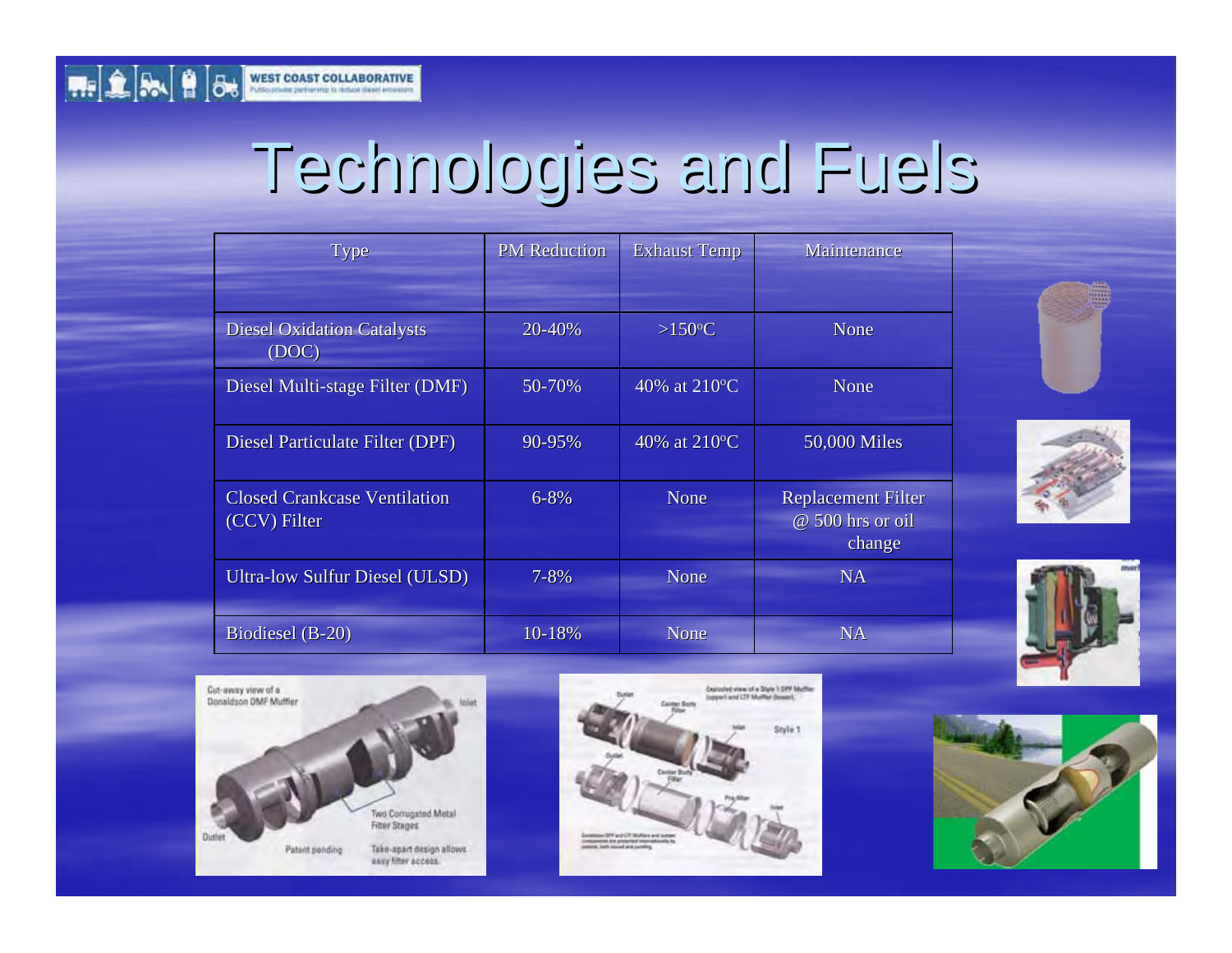## **School Buses** Priority: Priority: *Highest Highest*

**DOC:** MY2000 and older **DMF:** MY2001 and newer **DPF:** MY2002 trip buses **CCV Filter:** MY 1988 and newer







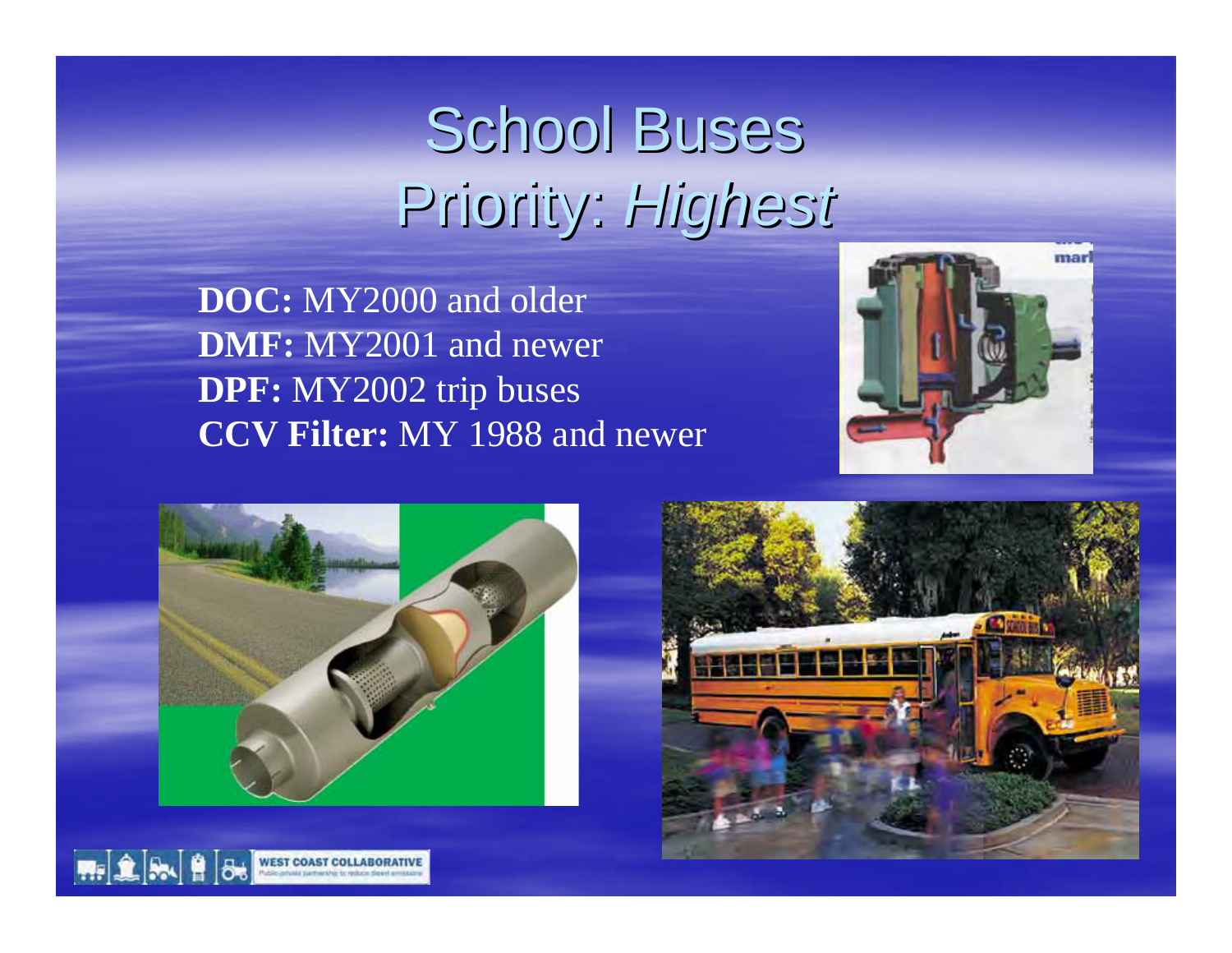# **Transit Buses** Priority: Priority: *Very High Very High*

#### **DOC:** MY1995 and older **DPF:** MY2002 and newer **CCV Filter:** MY1988 and newer







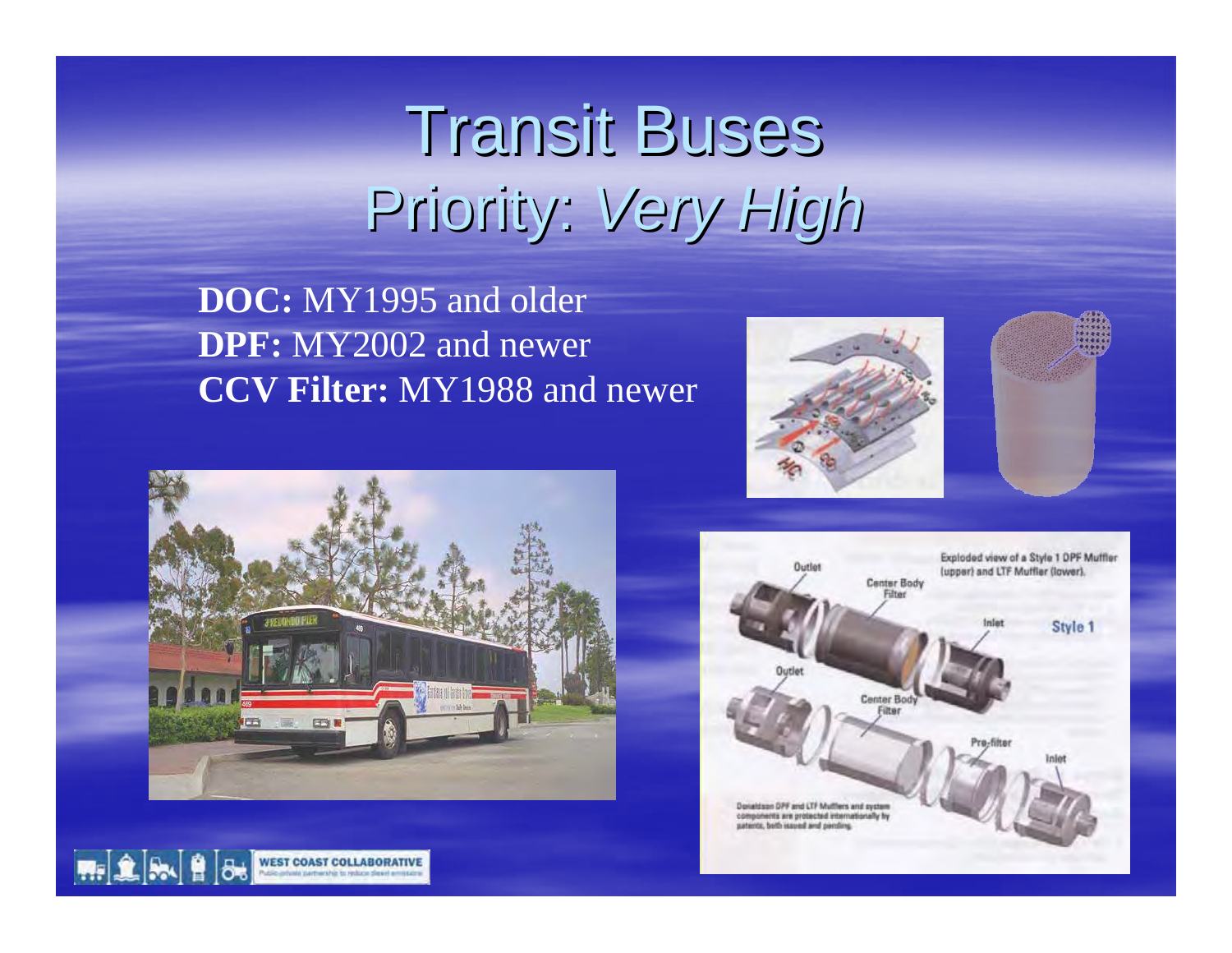# Refuse Vehicles Priority: Priority: *High*

#### **DOC:** MY2000 and older **DMF:** MY2001 and newer?







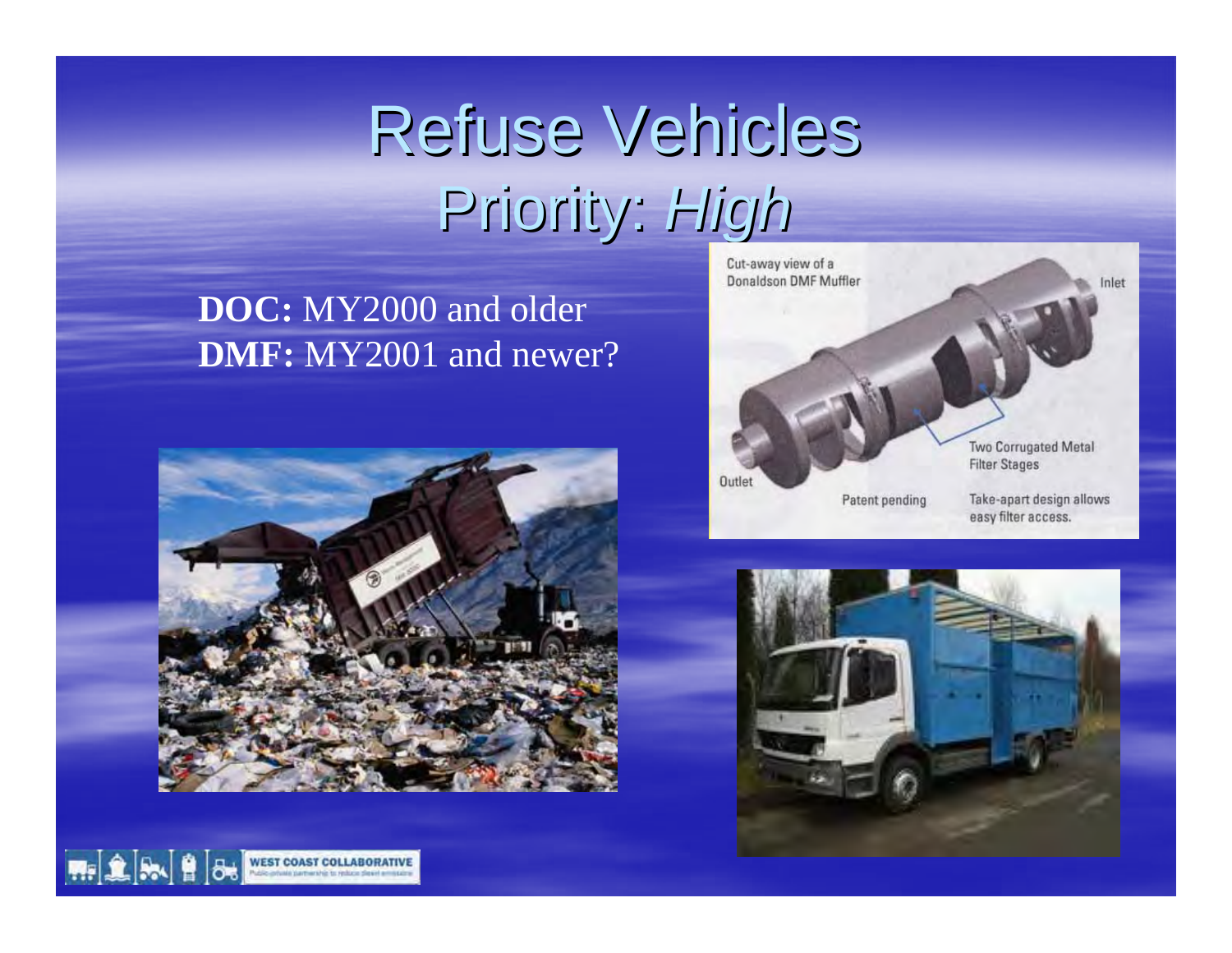# Road Maintenance Vehicles Priority: Priority: *Medium*

**DOC:** All MY **DMF:** Targeted application





**M. LA S. BE** 



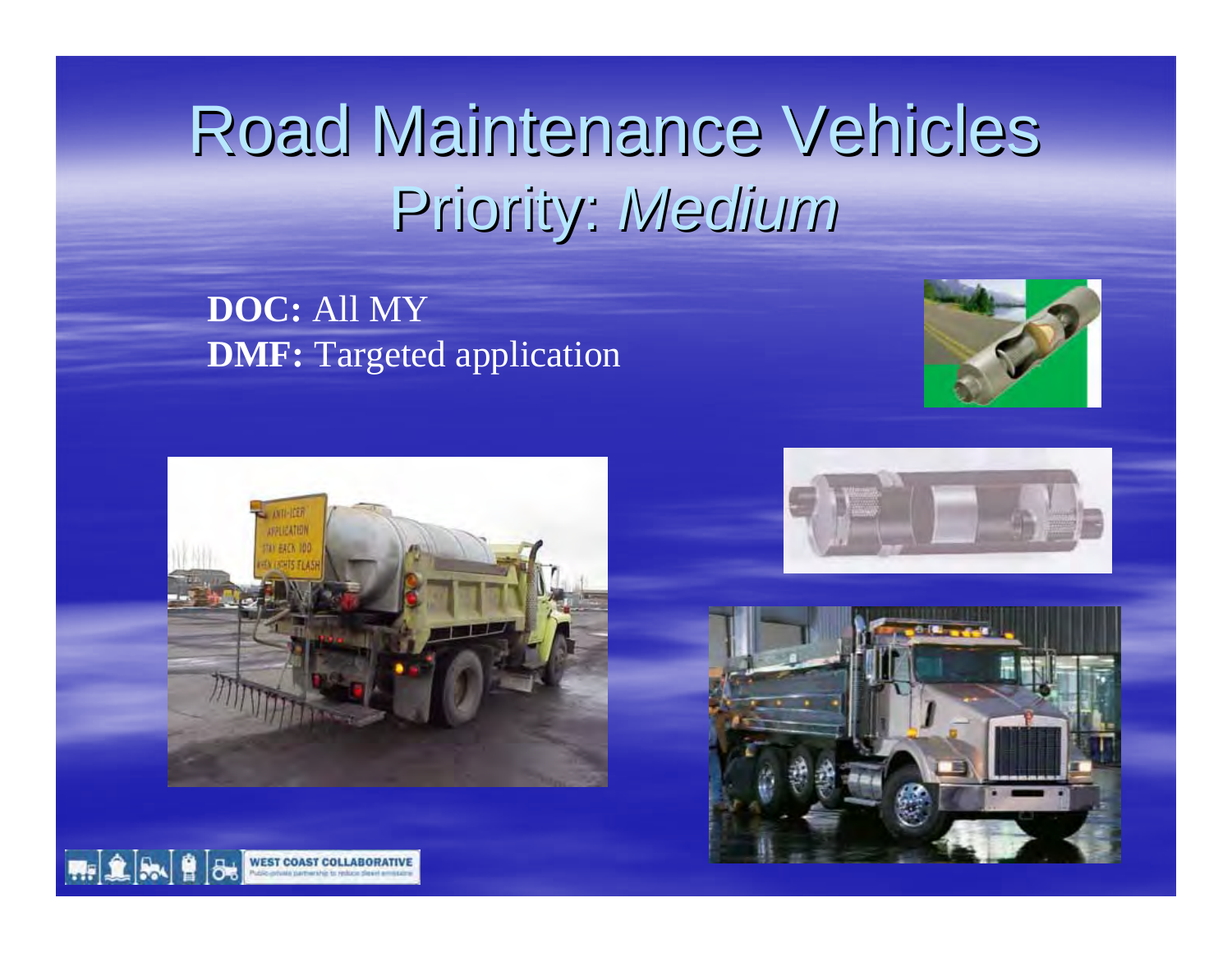# **Other Public Vehicles** Priority: *Medium to Low*

#### **DOC:** All MY **DMF:** Targeted application



**WEST COAST COLL** 

 $\overline{\delta}$ 

明皇以皇







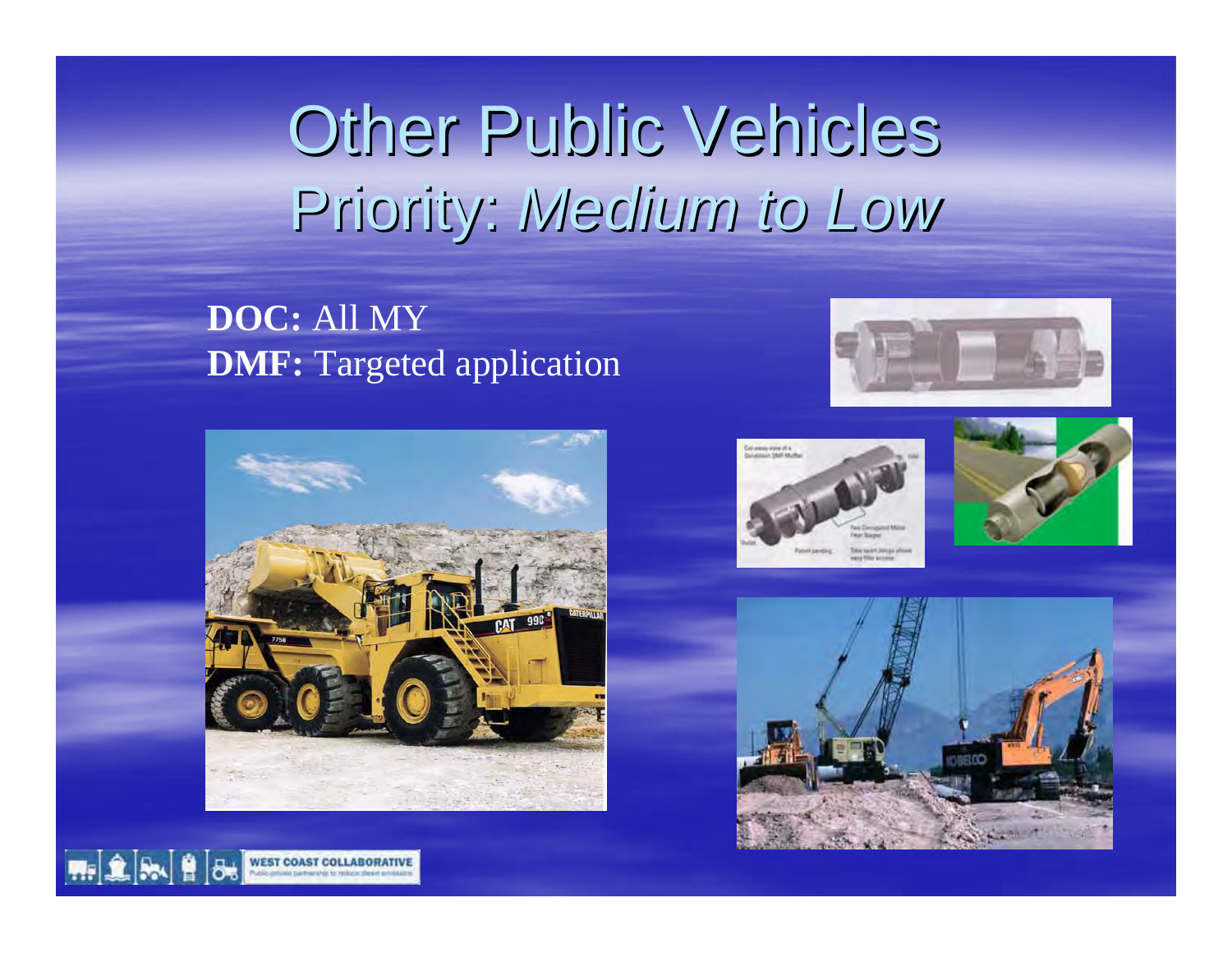### Diesel Retrofits Summary: Public and Private Fleets

|                              | <b>Local</b><br><b>Government</b> | <b>State</b><br><b>Fleets</b> | <b>School</b><br><b>Buses</b> | <b>Private</b><br><b>Fleets</b> |
|------------------------------|-----------------------------------|-------------------------------|-------------------------------|---------------------------------|
| <b>Number of Engines</b>     | 10,000                            | 1,500                         | 10,000                        | 157,351                         |
| <b>Targeted for Retrofit</b> | 7,000                             | 1,300                         | 8,500                         | 98,970                          |
| <b>Engines Retrofitted</b>   | 1,900                             | 35                            | 4,500                         | $\bf{0}$                        |
| <b>Engines Remaining</b>     | 3,100                             | 1,265                         | 4,000                         | 98,970                          |

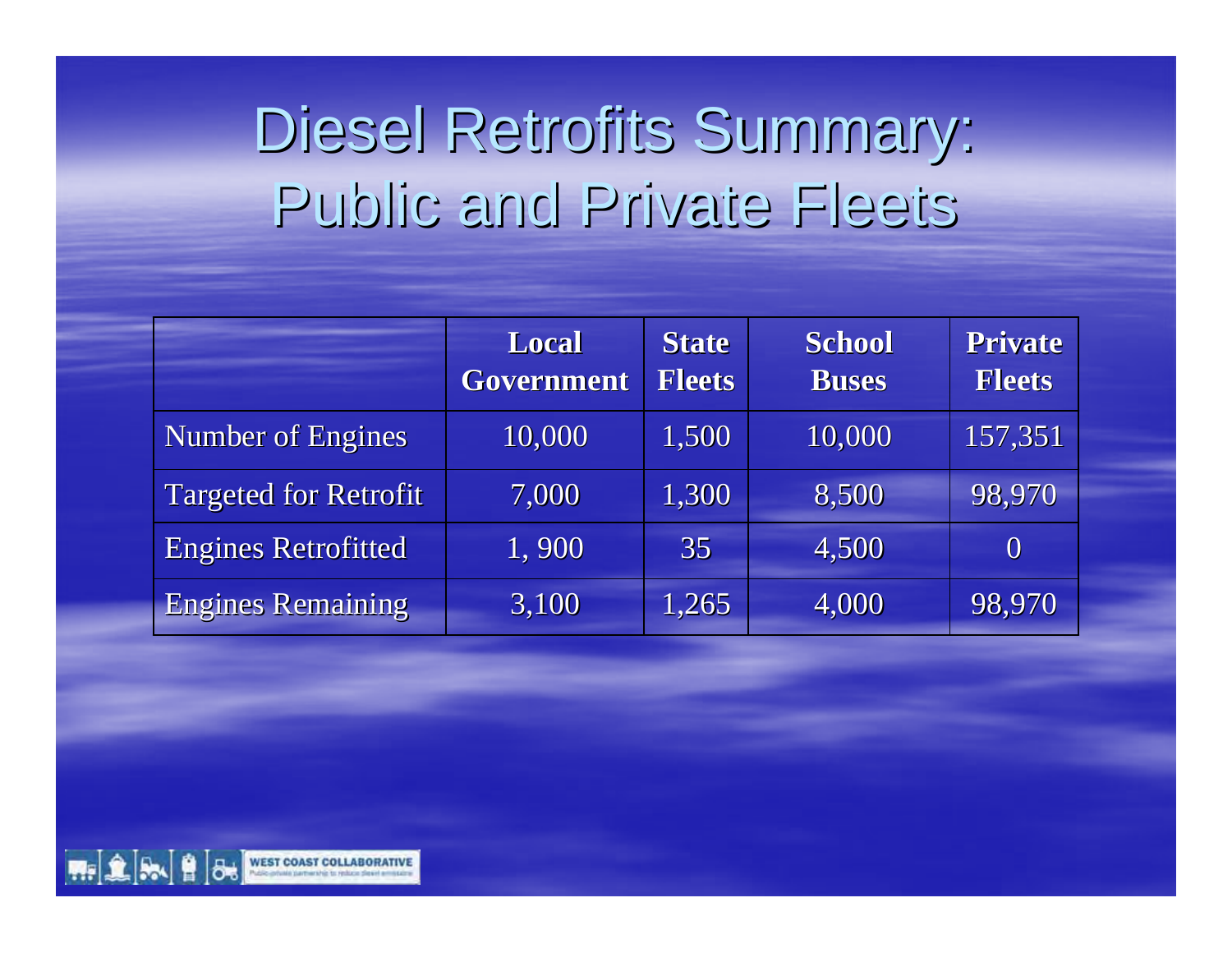## Public Sector Fleet: Projected Retrofit Costs Projected Retrofit Costs

|                   | Number     | Targeted     |             |
|-------------------|------------|--------------|-------------|
| <b>Type</b>       | of Engines | for retrofit | Cost        |
| <b>School Bus</b> | 10,000     | 8,500        | \$30M       |
| Local Government  | 10,000     | (7,000)      | <b>\$7M</b> |
| <b>State</b>      | 1,500      | 1,300        | <b>\$2M</b> |